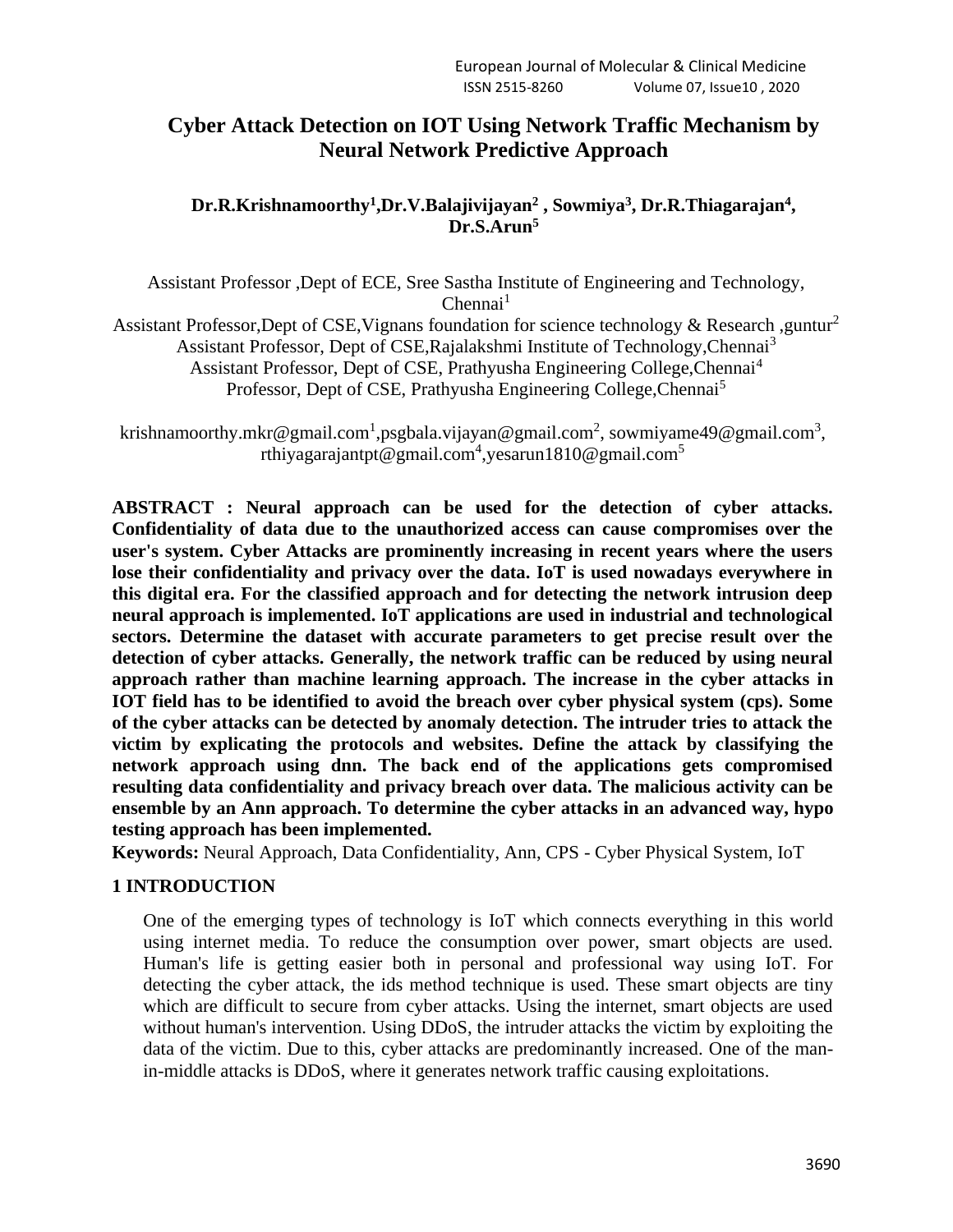Ids method is used for detecting the network based attacks in cyber physical system. The targeted users should use the dnn neural approach to determine the dataset and its complexity. Deep Neural approach reduces time and it gives precise range of result. Dnn approach is used to reduce the complexity of the data. IoT is used in private and public sector organization in vast range. The smart technologies are increasing in demand both in digital and physical method. In the modern era of approach, everything is connected to internet in smart way. Some of the protocols such as tcp, http and udp are been attacked using false loop by the attacker. Client-server side gets attacked by spoofing legitimate request by the intruder. Personal information is gathered by the intruder which carries password, pin number etc. Untrusted websites without digital signature targets the user by breaching their private information. In medical field, deep learning method is prominently increasing due to the development in technological aspects. Ann approach, Logistic Regression calculates the dataset. The vulnerability can increase the complexity over the data. IoT is increasing in many sectors since it reduces time and complexity in nature. Attackers use the backdoor method to gather up the information of the user.

 System has to be updated and checked to avoid any vulnerability. To detect the vulnerability over the IoT such as through network traffic the deep neural schema can be initiated. To reduce the abnormal state, deep learning approach is used. Dataset of algorithm determines the classified approach over the data. Comparison of the data is used to analyze the exploitation over the data. Novel based attacks can be detected by anomaly detection. These IDs is used to classify the alarm over the control of attack. Tampering of the sensitive data by the intruder without the user's acknowledgment is said to be offense. Due to this, the user's data gets breached which damages several physical data of the user. Identify the malicious type of software which attacks the user's system by compromising it. Even the servers get compromised where sensitive type of information is stored.

#### **2 LITERATURE SURVEY**

In cyber attacks, ids are used to detect those attacks using different classified approaches. Some of the classified type of approaches are based on system oriented where they checks commands, logging data, security aspects in logging and monitoring over the network traffic. Delay over the network traffic are been analyzed using Nids (Network IDS). These ids are used to determine the traffic which occurs between physical devices and the system which are connected to network. Use of firewall tends to identify the traffic over the network such as illegitimate access or commands. Similarly like Nids, Hids (Host based ids) is used to determine the unusual behavior of the system by activating an alarm. These monitors are used continuously to identify the traffic which occurs while the system is working. But, these cannot be used for large organization since they use larger networks. If the entire system is compromised then the attacker can easily able to handle the system. New type of detection was introduced such as anomaly and signature based detection. Using the patterns, the attacks are analyzed using signature based ids. Matching algorithm is used to identify the pattern of attacks. High level of accuracy is used to detect the vulnerable type of attacks. If there is a different type of data flow continuously then anomaly detection is used. Even though, the accuracy level is precisely high, the false rate gets high. To reduce the computational level, the Ann with anomaly based detection and signature based detection is used.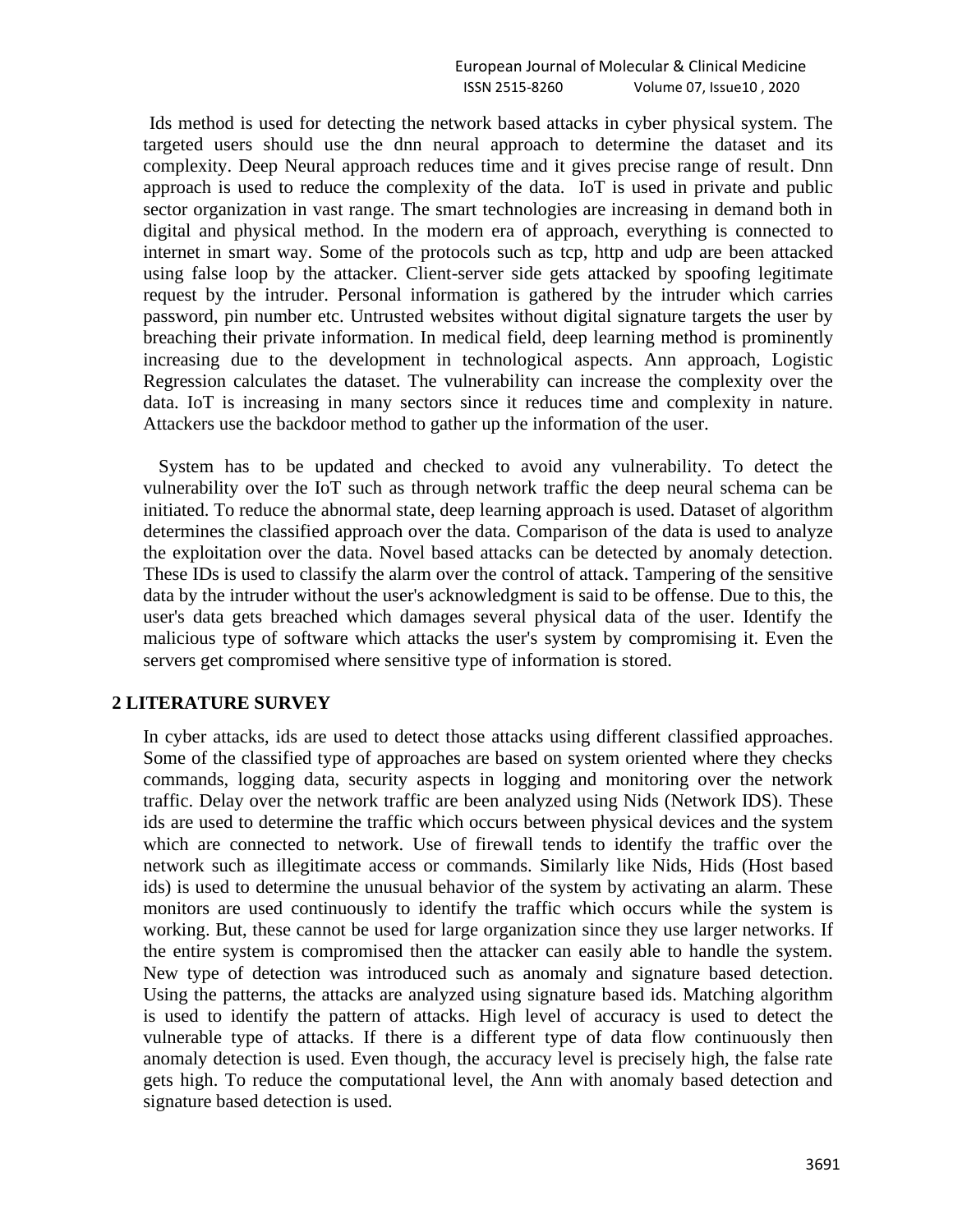Every IoT device has a weak vulnerability which can allow the intruder to attack the user. Some of the safety measures are not enough to identify the vulnerability. Due to the traditional use of ids, the cyber attacks are predominantly getting high. Signature based ids are inefficient since they cannot able to identify new vulnerability. To improve the efficiency of intrusion attacks, anomaly detection is used. Gaussian type of strategy is detected using anomaly detection. This uses the existing type of datasets and to determine the unmatched patterns. To identify the delay over the network traffic, such as DDoS attack svm (support vector machine) and RF is used. Eavesdrop type of attack has to be detected using unsupervised type of technique. The unsupervised type of techniques is convolution type and recurrent based type of networks. To detect the narrow type of attack, hnn (Hierarchical Neural Network) is used. To compute high level of efficiency, dnn is used since they have high range of computational gpu. The accuracy level is getting high due to the use of dnn in dataset.

Dbn (Deep Belief Network) was introduced which is used to identify the intrusion detection. Gpu is computationally high where they distinguish the attacks. Malicious node has to be detected if it is in on state of mechanism. Similar to the cluster methods, k and other type such as birch was implemented. This group together only if the center is same. The overall accuracy level was computationally high after using these methods.

Drnn (Dense Random Neural Network) is used to identify the DDoS attack in network node such as malicious node. This type of network uses routing type of mechanism to calculate the detection. Gathering and storing the data in IoT is a challenging task since it intruder can able to attack the system. Nowadays, Wire shark is used to capture the network traffic. Wire shark is said to be software which can able to detect the attack over ports, packets and network. After the wire shark, Weka was introduced. Weka is used to classify the machine learning approach. Anomaly detection is used in health industry to analyze the image, signal and for predictive purpose. For determining the distributed type of attack, dnn approach was carried out. Cyber security plays an important role in terms of IoT applications. For the purpose of IoT, deep learning approach is used since they need a big range of data areas for storage. To get more accuracy level of the svm classifier, training and testing are been improved using the combination of authoencoder.

#### **3 METHODOLOGY & IMPLEMENTATION**

To determine the DDoS attack, hypo testing is been used. Hypo testing scans the affected network in a deep manner. Even gigabit range of network can be easily tested and validated using hypo testing analysis. Large volume of network packets can be analyzed to determine the detection of cyber attack. Intrusion detection gives an alarm to the user to identify vulnerability in network ports and packets. The acknowledgement is given to the user about the exploitation of the attack. To identify the detection of cyber based attacks, hypo testing approach is implemented. One of the predominant attacks in cyber attack is worm, which replicates the virus from one system to another. Classic level of approach is signature and anomaly detection. In the anomaly detection, unsupervised learning is less accurate since it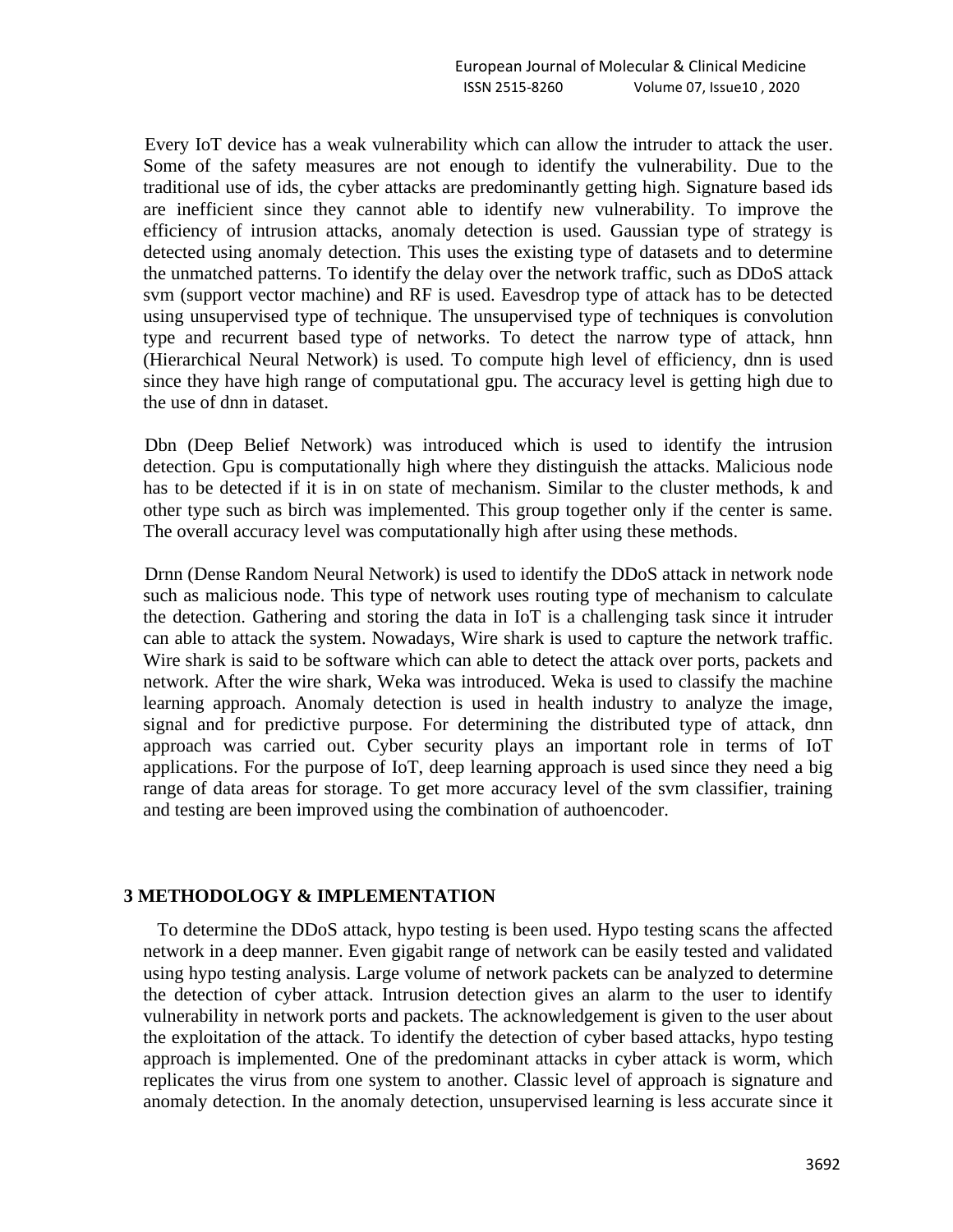has high computational complexity.

Hypo testing approach gives baseline to identify the network behavior. To identify the vulnerability over the system, scan detection has been implemented. This detection can give an advance level of protection to the application. Since, large range of activity gets carried out in organization hypo testing approach can be conducted.

# **3.1 CONSTRUCTION**

To identify the unexpected items which are irrelevant to each other such as their datasets, unsupervised learning method is used. In unsupervised anomaly detection, they use the impact of parameter, performance and computational analysis over the data. The data related to computational analysis are analyzed and collected which are further stored in database. It's not easy to determine the proper dataset from the stored data. K nearest algorithm is used to evaluate the local anomalies. Statistical approach determines the static analyze over the dataset. In deep learning, they use input variable as X and output as Y.

The input variables are termed as given below:  $x = (A1, A2, \dots, An)$  whereas the output variable is represented as y (n). Deep neural (DNN) network is used for performing a calculated relapse using support vector (svm) machine. For the purpose of well structured data analytics these deep learning can be implemented. Using the Random forest algorithm in this way blunder get reduced under 10%.Exactness for deep neural (DNN) network, statiscal analysis, mean square (MSE) error, and strategic relapse must be determined. Recognition of data and image sensing can be detected using layered type of based architecture. By threshold level of dataset, sampling up the data of packet the precise level can be identified. More shrouded layers may intensify computational expense however it can improved sum up to enormous information. Anomaly detection is determined to analyze the segment of network in packets. Deep neural (DNN) network is playing out a great deal of overwhelming than determined backslide and support vector (svm) machine.

| <b>MODEL</b>              | <b>PARAMETERS TAKEN</b>                |  |
|---------------------------|----------------------------------------|--|
| <b>Hypothesis Testing</b> | Threshold Value, Standardized Residual |  |
| <b>Statiscal Testing</b>  | Cut Off Value, Rms Square Error        |  |
| Decision Tree             | Mean Square Error, Rms Value           |  |
| K Nearest Neighbor        | K Mapping, K nearest Neighbor          |  |

# *Fig 1 Parameters taken for reconstruction using DL models*

# **3.2 MODELING OF INTERPOLATION DATA**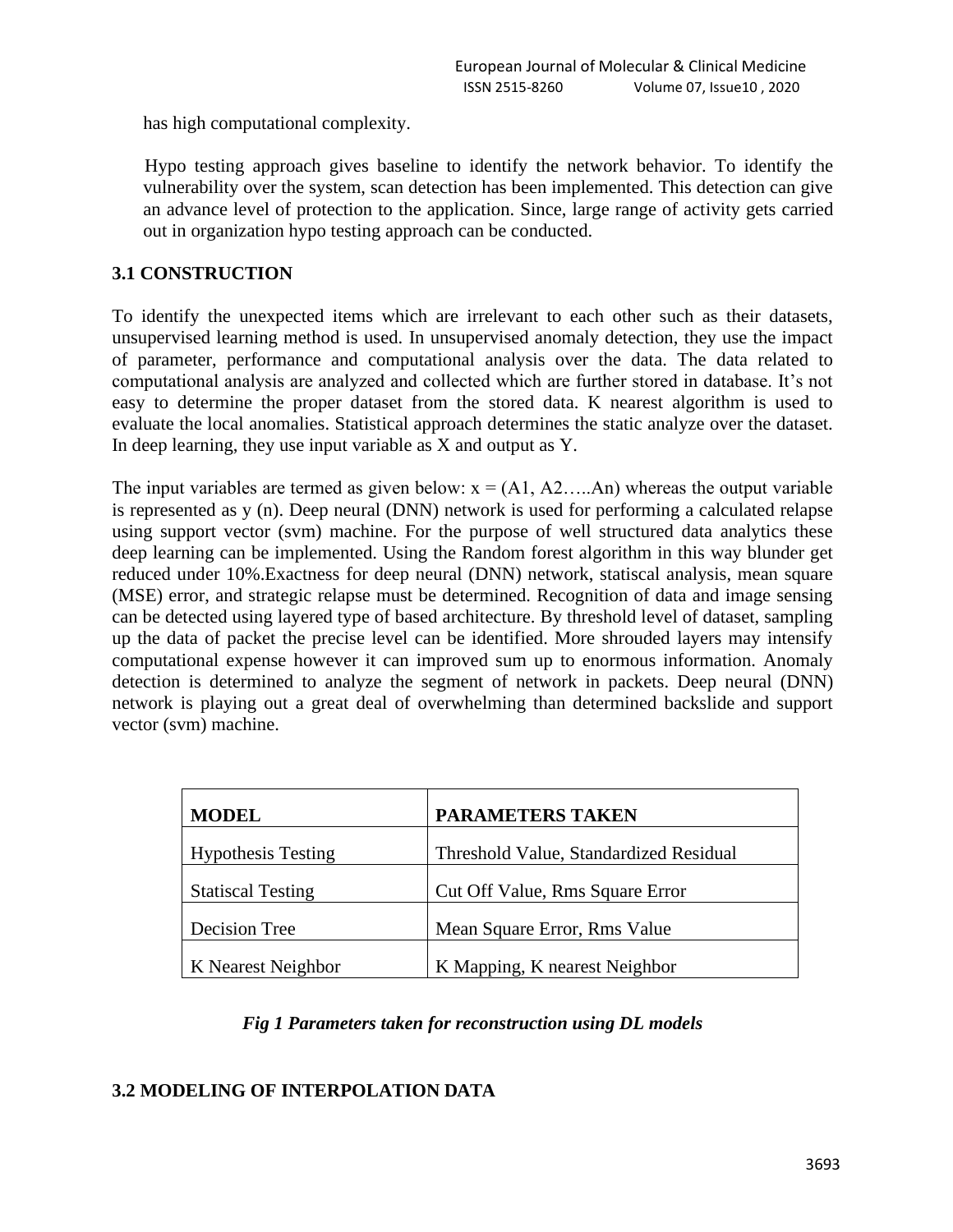For the statiscal range of approach, hypo testing approach is used. IDS are used to identify the anomaly behavior in the system. It controls over the quality of the system by detecting the attacks. Comparison of the data is used to analyze the exploitation over the data. Hypo testing approach gives baseline to identify the network behavior. Tampering of the sensitive data by the intruder without the user's acknowledgment is said to be offense. Due to this, the user's data gets breached which damages several physical data of the user. Identify the malicious type of software which attacks the user's system by compromising it. Even the servers get compromised where sensitive type of information is stored.

Data has to be interpolated to identify which model gives accurate range of results. The rsquare value and rmse gives the predictive range of output. With this predictive way of approach, the detection over the network traffic mechanism can be gathered. Network Traffic causes delay over the network due to the malicious node. By using the modeling data, the trail version can be implemented.

#### **3.3 PREPROCESSING OF DATA**

Preprocess the data to get relevant type of information in a formatted way. Every phase starts with optimizing the data from the observance. Continuous level of data collection can be sampled by monitoring up the data using neural approach. Testing dataset occurs due to the complexity of diverse parameters. To train up the model by collecting up the data of the organization.

To avoid the missing of the data values, there is a new way of approach such as two ways of building up of the data using neural network. Using the dataset, the accurate level can be demonstrated.

#### **3.4 HYPOTHESIS TESTING FRAMEWORK**

Given a significance level  $\alpha \in (0, 1)$ , then find a cutoff value tn such that under the null hypothesis

H0,

 $P(Mn > tn) = \alpha$ If  $Mn > tn$ , reject  $H0$ 

Where Mn is the maximum standardized residual

tn is threshold value

H0:  $\mu$ 1 = . . . =  $\mu$ n = 0

Using the hypo testing framework, the precise range of values can be determined.

### **4 RESULTS**

 Train up the data to detect the data values and store those interpolated values. The reconstruction of data enables to take data instances and assess over the interpolation value. By separate training, testing and validation the implemented model can be evaluated.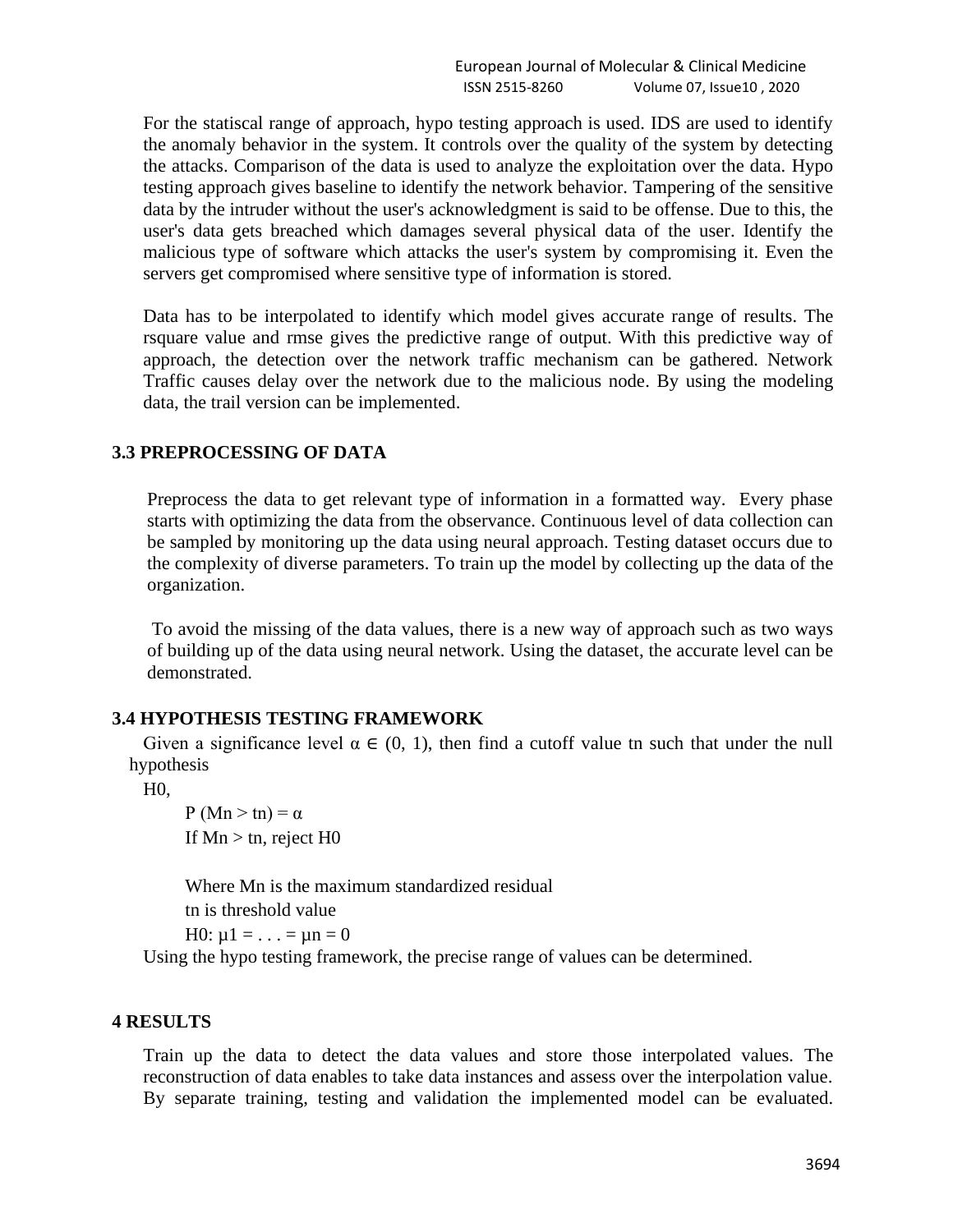Preprocess the data by diving each model in a stimulated manner. The resulting training model is used to calculate, predict and find out the missing traces in network. The attained values are replaced and then the resulting dataset is validated for results. Followed by these the parameters taken for evaluation are mapped and graph is drawn between these parameters to attain precise result.

| <b>MODEL</b>              | <b>R-Squared</b> | <b>RMSE</b> |
|---------------------------|------------------|-------------|
| <b>Hypothesis Test</b>    | 0.99             | 0.09        |
| <b>Statiscal Analysis</b> | 0.98             | 0.11        |
| Decision Tree             | 0.88             | 0.19        |
| K Nearest Neighbor        | 0.86             | 0.20        |

### *Fig 2 Resulting value of dL Models*

R Squared and rmse are calculated for these models. The models are hypothesis test, Statiscal analysis approach, decision tree approach and k-nearest neighbor. These models estimate their values from the dataset. Using the line graph, the r-square and rmse value can be estimated in graph respectively.

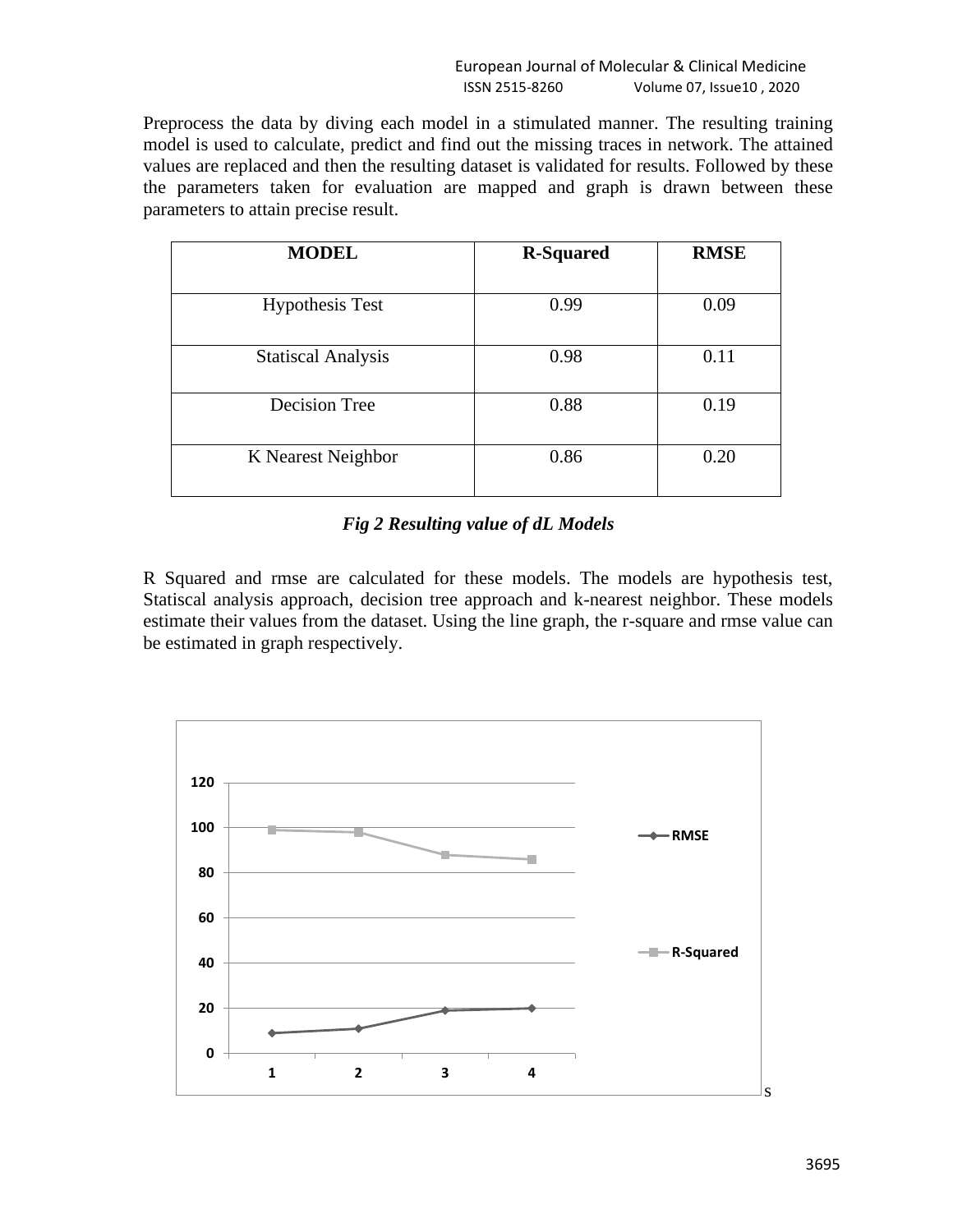#### *Fig 3Reconstruction of Hypothesis tests based analysis Model*

The reconstruction of data enables to take data instances and assess over the interpolation value. By separate training, testing and validation the implemented model can be evaluated. Preprocess the data by driving each model in a stimulated manner.

In the deep learning unsupervised approach, different type of mechanism has been constructed. The reconstructive way of static approach in hypo testing initiates threshold value and standardized residual range.

## **5 CONCLUSIONS**

Thus in this paper we put forth the models that are learned by machine and deep learning models for the detection of cyber attacks using hypo testing. Cyber Attacks are prominently increasing in recent years where the users lose their confidentiality and privacy over the data. Every IoT device has a weak vulnerability which can allow the intruder to attack the user. Comparison of the data is used to analyze the exploitation over the data. Confidentiality of data due to the unauthorized access can cause compromises over the user's system. Some of the safety measures are not enough to identify the vulnerability. For the statiscal range of approach, hypo testing approach is used. IDS are used to identify the anomaly behavior in the system. It controls over the quality of the system by detecting the attacks. Determine the dataset with accurate parameters to get precise result over the detection of cyber attacks.

### **6 REFERENCES**

[1] Mahmudul Hasan, Md. Milon Islam -Department of Computer Science and Engineering, Khulna University of Engineering & Technology, Khulna 9203, and Bangladesh published a paper titled as 'Attack and anomaly detection in IoT sensors in IoT sites using machine learning approaches'.

[2] Silvano Vergura - Department of Electrical and Information Engineering, Polytechnic University of Bari, st. E. Orabona 4,I-70125 Bari, Italy published a paper titled as 'Hypothesis Tests-Based Analysis for Anomaly Detection in Photovoltaic Systems in the Absence of Environmental Parameters'.

[3] Kobi Cohen and Qing Zhao, Fellow, Ieee Transactions On Information Theory, Vol. 61, No. 3, March 2015, Active Hypothesis Testing for Anomaly Detection.

[4] Bayu Adhi Tama and Kyung- Hyune Rhe Department of IT Convergence and Application Engineering Pukyong National University published a paper titled as 'Attack Classification Analysis of IoT Network via Deep Learning Approach'.

[5] Arunan Sivanathan, Hassan Habibi Gharakheili, Franco Loi, Adam Radford, Chamith Wijenayake,Arun Vishwanath and Vijay Sivaraman, IEEE TRANSACTIONS ON MOBILE COMPUTING, Classifying IoT Devices in Smart Environments Using Network Traffic Characteristics.